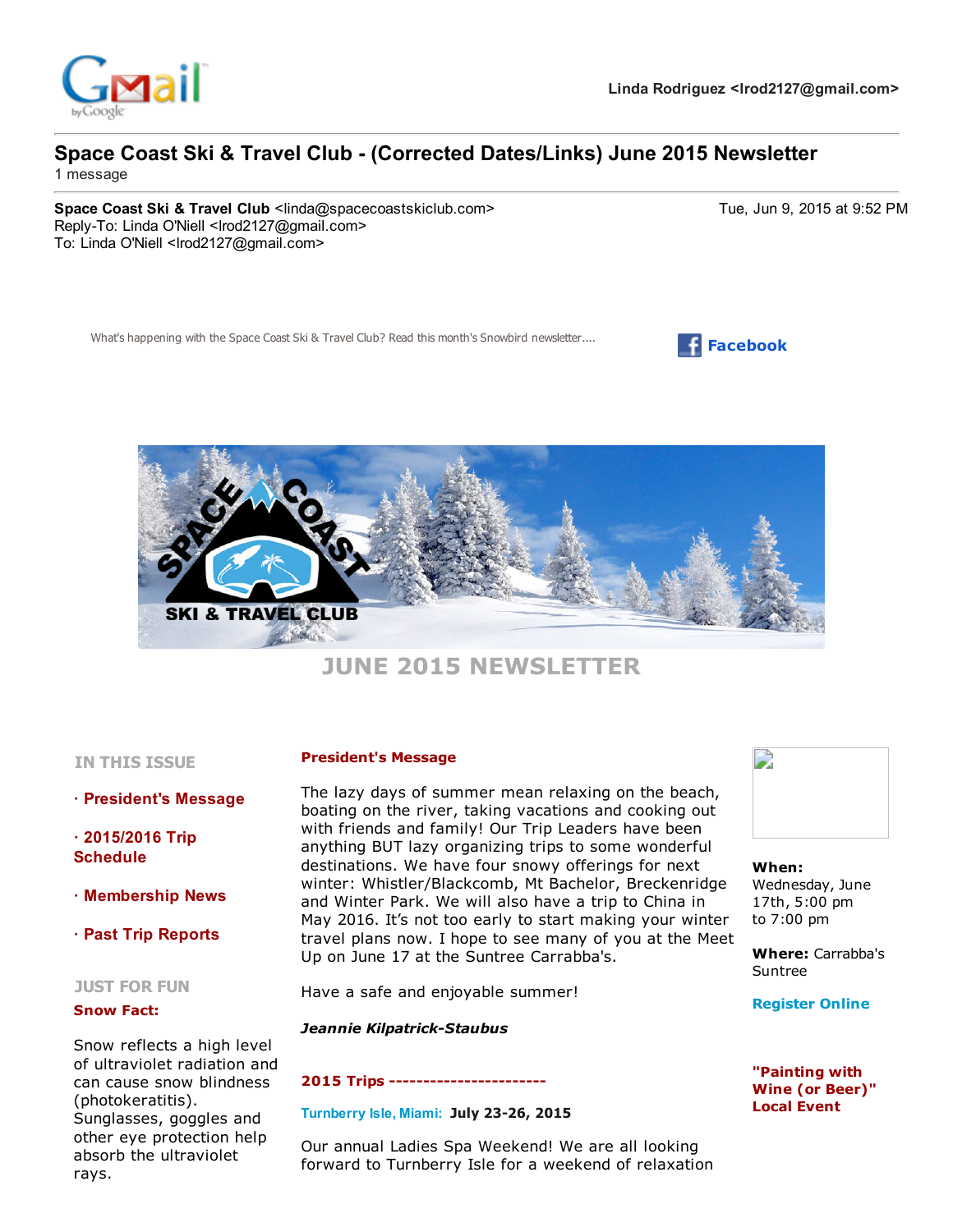## Ski Fact:

Mount Bachelor is a stratovolcano with a shield volcano beneath it. It is located in central Oregon in the Cascade Mountain Range. The Mt. Bachelor ski resort has been up and running since the 1980's. It was born between 11,000 and 15,000 years ago. Mt. Bachelor began as a shield volcano. As eruptions became more explosive over time, it was capped with a stratovolcano. Mt. Bachelor stands at 9,068 feet tall. It last erupted between 8,000 and 10,000 years ago. Mt. Bachelor is completely covered with ash from the Mount Mazama eruption about 6,845 years ago.

## MEMBER INFO

Membership News



Please note that the mailing address for the club has changed. Please send any correspondence (e.g., membership application, trip application, trip deposits) to the the address below:

*Space Coast Ski & Travel Club PO Box 372633 Satellite Beach, FL 32937*

We have been working to update the address on all applications forms and on our website. If you find one that we have missed, please let us know!

and pampering that none of us will ever forget. If you've never been on this trip ladies, please think about it for next year!

## [Peru:](http://www.spacecoastskiclub.com/EmailTracker/LinkTracker.ashx?linkAndRecipientCode=Q6VZ8tpcaITbsOf0UojaNfa4acrFRvO0sjwCKzfHz1MTqTcI2vfM3MUVAHu9yONrRNPmoBBOgdluYhfIEl1o9015ak0whJLQEoEEtZ1tGQQ%3d) September 14th - 26th, 2015 (SOLD OUT)

Websites listing 'Must See' destinations always include Machu Picchu. We have combined this World Heritage Site with four more exotic locales, which are sure to impress: the Amazon, the Sacred Valley, Cusco and the Uros Islands of Lake Titicaca. Trip Leaders Carla Constantino and Clair Quenzler.

#### 2016 Trips

#### [Whistler/Blackcomb:](http://www.spacecoastskiclub.com/EmailTracker/LinkTracker.ashx?linkAndRecipientCode=fpF8AegpjGSp%2feZgAm7DAlogb8WIgO5i%2fu9Kq4W3eHVrY9eMjTwoL2XXapVCa1uX4ktyDUuA9RWeC%2fMAHvFGKtv%2bAk4SmfFbXFEmyVnUBYk%3d) January 23rd-30th, 2016

Details are coming soon for this FSC trip to British Columbia! The 27th annual SKI Magazine Reader's Poll named Whistler the No. 1 overall best ski resort in North [America.](mailto:Jeannie@SpaceCoastSkiClub.com) Contact Trip Leaders Jeannie Kilpatrick-Staubus and Brice Crossley for details.

#### Breckenridge, Colorado: January 31st - February 6th, 2016

Located at the heart of Breckenridge Ski Resort, the Mountain Thunder is a beautifully decorated resort with an elegant but rustic feel, close to boutique shops and award winning restaurants along Main Street in the historic downtown area. This trip is limited to 26 trippers. Contact Trip Leader Pam Kaercher to reserve your space today.

## Mt. [Bachelor,](http://www.spacecoastskiclub.com/EmailTracker/LinkTracker.ashx?linkAndRecipientCode=rF0BJmMkJ73IgjTG6lVbHHr2xKBRcMRdPFQwx%2bwomW7QjWm3bg%2f5EqSLfpxEjxhJvhm8FRO4GV5aI7fWkC1ztHb0BlUhqa4LbLbsJczzZmU%3d) Oregon: February 20th-27th, 2016

Our club will be joining Orlando Ski Club for this fantastic FSC trip! Contact Assistant Trip Leader Carla Constantino for details.

## Winter Park, [Colorado:](http://www.spacecoastskiclub.com/EmailTracker/LinkTracker.ashx?linkAndRecipientCode=b1bu1PWYjlqsapPFkK5rGuW8%2bldjw8aWJAZSPhQI0rw%2bcSlZElGZLMhRn02a6MD1Gldv4s3rekxinHTx7xelUUKqzDH48CtGW3d4XMFY86E%3d) March 20th-26th, 2016 (Corrected)

Spring Break get-away to one of the premier alpine locations in Colorado. Winter Park offers 3, 081 total skiable acres, 327 inches of average annual snowfall, 143 designated trails and 1,212 acres of off-piste terrain, including Vasquez Cirque and glade skiing. \$1,525 (Cash Price) per person, 2 BR/2 BA Condo, quad occupancy. Contact Trip Leader Jeff Koss for details.

#### Past Trip Reports

[Interested](http://www.spacecoastskiclub.com/EmailTracker/LinkTracker.ashx?linkAndRecipientCode=4HKViqNmGZVgGgMlN1vahnMguvr1m6CX1candZHOMf%2bvPjyzBO%2fKG4QoKFHOlFdg6HAgpXA6iXC7kDPeHIoHncr05vAdP3VYj29Ok9H%2blcU%3d) in reading about our trips? Go to our Trip **Reports** page to check them all out. The following reports are now available on our website along with all the great photos:



Telluride: [Click](http://www.spacecoastskiclub.com/EmailTracker/LinkTracker.ashx?linkAndRecipientCode=OaEEmtH20IfanE1x%2fz0kDQOQ92uGHp3ObYOyN0tNZKMVpSNzgdoCeWNkFiczGoSeoV%2b6lg0DA1Vzc7J%2bYyPOi%2fR3Smiwqv7Tb3oShZZLMCE%3d) here to read about some of the highlights and to see over 100 great photos from this trip.





We are currently planning a fun local event that will let us show off our art skills or perhaps just laugh at our lack of art skills! The location will be a local art studio in Melbourne and this event will be for everyone (men and women)! Come paint, laugh, have a drink (BYOB), and let's have some fun in the off-season.

The cost will be \$30, which includes all art supplies. We will need a minimum of 10 "artists" to schedule a private paint party, and we can pick our painting of choice (turtle, sunset, or others to choose from).

Please contact Linda O'Niell if you are interested so plans can be confirmed for a July or August date.



If you haven't yet, please "Like" our Facebook page!

Trip and Event Photos